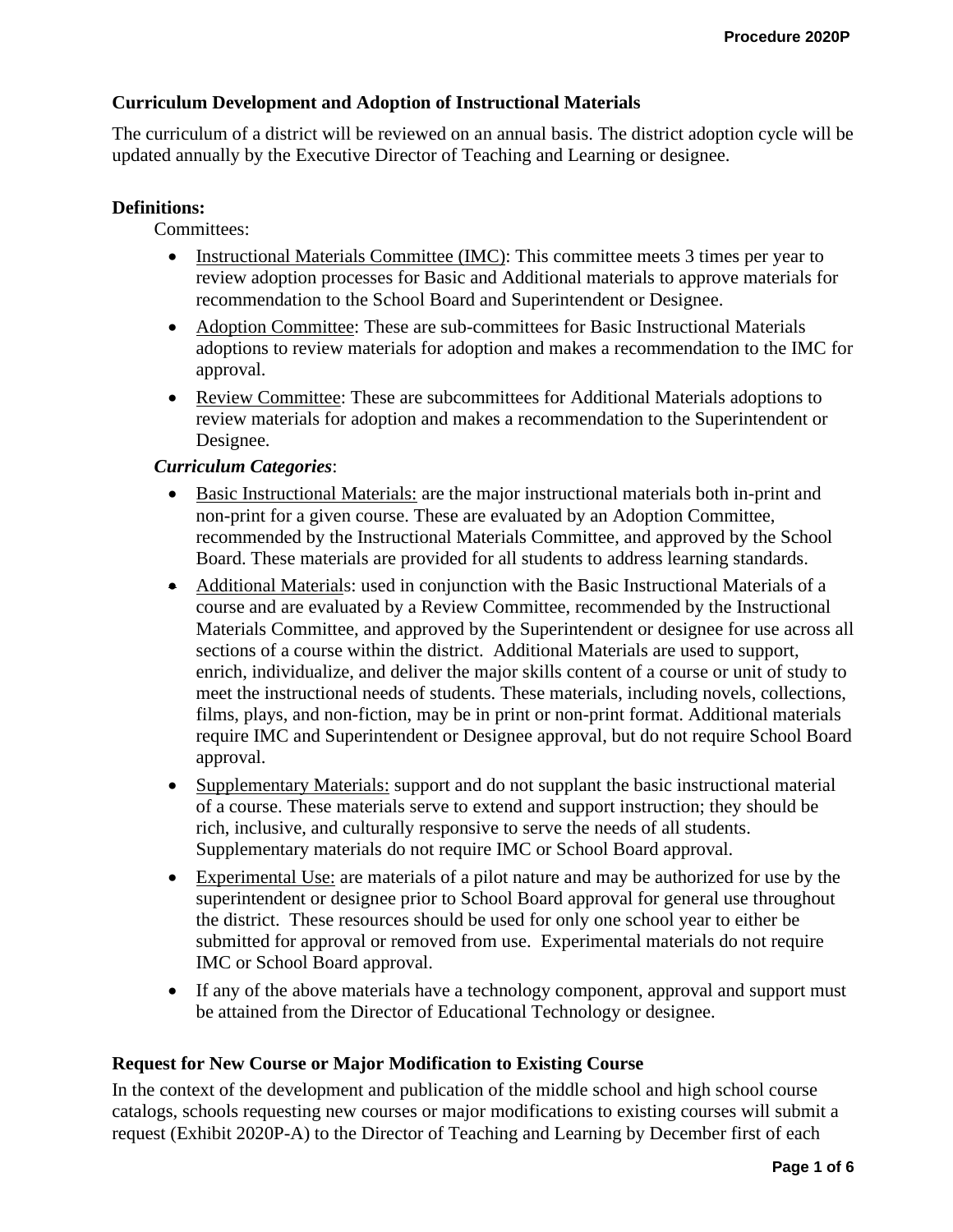year. The Executive Director of Teaching and Learning, the Executive Directors of Schools, the Directors of Teaching and Learning, an administrator from the school making the request and the appropriate Curriculum Developer will meet to approve or deny the requests. Notification of the decision of the committee will be provided to the initiator of the request prior to winter break for inclusion in the first edit of the course catalog. New Basic and Additional instructional materials need to be approved through the IMC processes for new courses.

## **Selection of Instructional Materials:**

# Equity and Accountability

Per the Equity and Accountability Policy 0130, the district shall "adopt curriculum, and teaching and learning strategies, that leverage, reflect, and affirm the unique experiences and social, racial, cultural, linguistic and familial backgrounds of our Bellevue School District community." In addition to Exhibit E, Bias Review, the critical criteria will be considered in the adoption of all District curriculum materials per [Procedure 0130P.](https://bsd405.org/wp-content/pdf/policy/0130P.pdf)

# Goals and Principles

- 1. Freedom to read and to have access to a wide variety of materials presenting differing points of view is an inherent right of students in a democratic society.
- 2. Materials will be chosen because they contribute to the mastery of course objectives, the enrichment of the curriculum and the students' independent search for knowledge.
- 3. Materials selected will be suitable to the reading level, intellectual and social maturity, and interests of the intended student users.
- 4. Materials should contribute to the students' growing understanding of their culture and other cultures, the concerns, and contributions - current and historical - that represent the diversity of the human population.
- 5. The variety of materials selected will provide a wide range of perspectives and present the concerns and contributions - current and historical - that represent the diversity of the human population.
- 6. Teachers' knowledge of a given subject area and students' needs and abilities will guide the evaluation, selection, and adoption of all types of materials.
- 7. The variety of materials selected shall provide opportunities for the advancement of students' understanding of concepts of equity and facilitate optimum opportunities for appropriate student inclusion within the classroom.

## **Instructional Materials Committee (IMC)**

# Scope and Schedule

The Instructional Materials Committee is formed to establish and monitor such procedures as may be necessary for the selecting, adopting, and discarding of instructional materials owned and used by the district. The committee will act upon requests for instructional material approval and removal and will evaluate and act upon citizens' requests for reconsideration of instructional materials. The function of the committee is to ensure that selected materials conform with stated criteria.

Regular committee meetings will be held three times a year on a schedule to be set by the committee chairperson at the beginning of each school year. Special meetings may be called by the committee chairperson if necessary.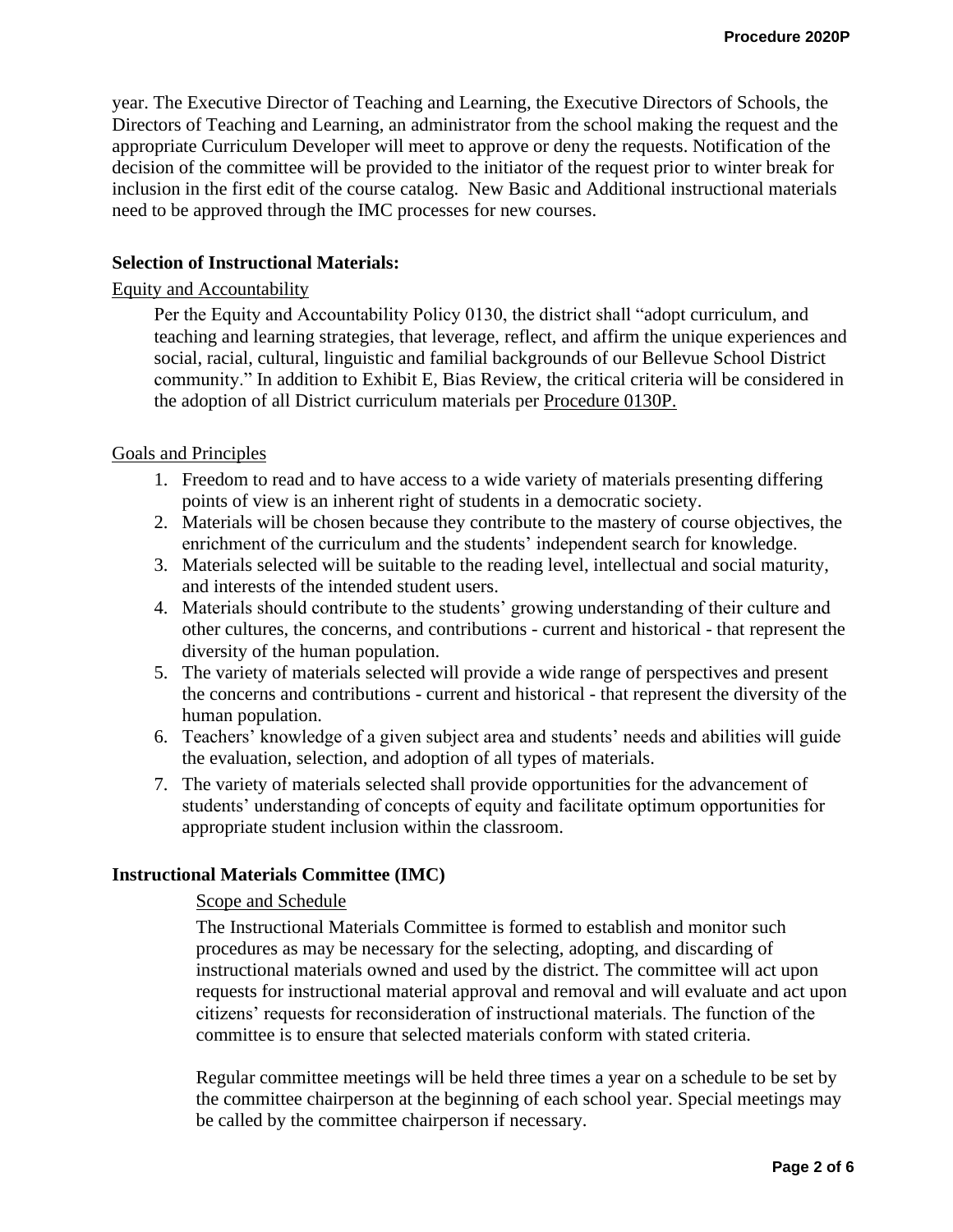# Membership

This committee will consist of Ten (10) voting members. The composition will be:

- 1. Director of Teaching and Learning (Chairperson of the IMC)
- 2. One building administrator recommended by the District
- 3. One member from the Department of Equity recommended by the District
- 4. One curriculum developer jointly recommended by the District and the Association
- 5. Four teachers recommended by the Association: one elementary level, one middle school level, one high school level and one special education
- 6. One librarian recommended by the Association
- 7. One parent/guardian appointed by the Superintendent or designee

The instructional materials committee will establish screening criteria to identify and eliminate bias based on sex, race, creed, religion, color, national origin, honorably discharged veteran or military status, sexual orientation, gender expression or identity, disability or the use of a trained dog guide or service animal.

# Term of Office

The chairperson will be a permanent member of the committee. Other members will have two-year terms and may serve two consecutive terms.

## Duties

- 1. Receive and act upon recommendations from the Teaching and Learning Department for the adoption of basic instructional materials, approval of additional materials, or removal of materials from adopted lists.
- 2. Approve processes developed by the Teaching and Learning Department for evaluation and adoption of instructional materials were followed.
- 3. Receive and review reports from subject matter committees regarding challenged materials, act on the recommendations, and forward its recommendations to the Superintendent.

# **Instructional Materials Processes**

Basic Instructional Materials

- 1. Initial Selection: Basic Instructional Materials initially will be selected by such certificated staff as the superintendent may designate. Basic Instructional Materials are major instructional materials for a given course.
- 2. Adoption Committee Composition: Includes representation from grade level/course teachers, MLL educators, special education educators, advanced learning educators, administrators, parents/guardians and potentially an outside expert.
- 3. Evaluation: To evaluate materials by these criteria, instructional material selectors may find the following steps helpful:
	- a. Read reviews in professional periodicals through the Teaching and Learning office, state superintendent of public instruction, etc.
	- b. Review copies of other available texts. The district Teaching and Learning office will order samples on request.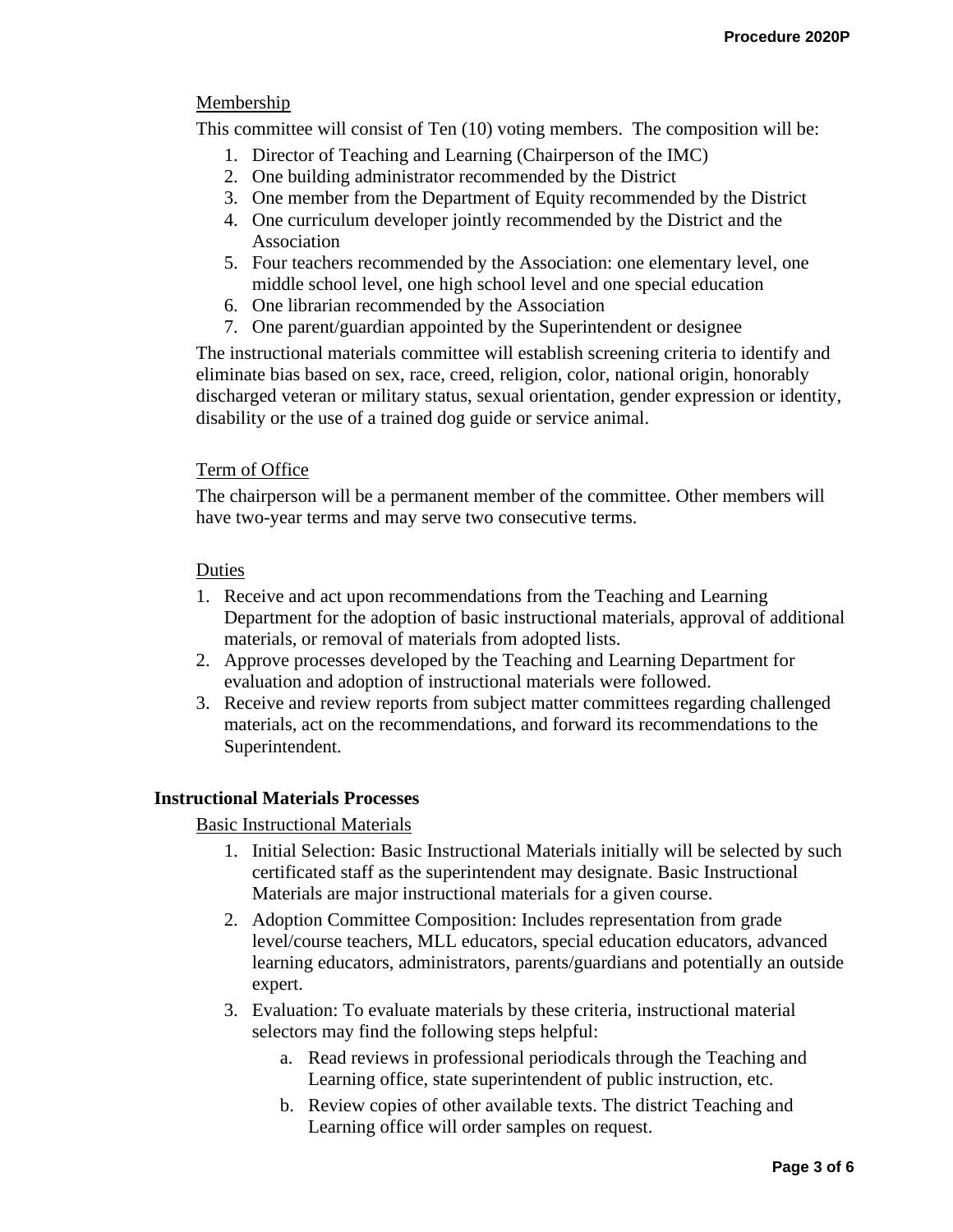- c. Evaluate instructional material alignment to applicable standards using published and accepted evaluation tools.
- d. Check the reading level of the text through use of a standard readability formula.
- e. Use tentatively selected materials according to experimental-use processes.
- 4. Stakeholder Feedback:

Stakeholders will provide feedback in multiple ways: Adoption Committee members will give feedback from their perspective role, students and families provide feedback in either focus groups or surveys. All stakeholders will be able to share feedback with the curriculum developer through a designated email from the adoption's webpage.

- 5. Recommendation: The Adoption Committee for Basic Instructional Materials will consider the evaluation and feedback provided to the committee by stakeholders and come to consensus on an instructional material to recommend for approval to the Instructional Materials Committee (IMC).
- 6. Tasks and Timelines: Basic Instructional Materials can be approved at any IMC meeting and sent for adoption to the next board meeting. The superintendent directs that all non-emergency requests be confined to three board meetings per year. The committee chairperson will forward requests for instructional materials adoption to the board only three times per year as noted in the committee meeting schedule. Requests to deviate from this timeline should be forwarded to the committee chairperson.
- 7. Approval: Basic Instructional materials will be approved by the board prior to their use in classrooms. Instructional materials selected previously or that have been recommended by a college partner for *College in the High School courses* are exempt from this requirement.

Additional Materials *– Please see Exhibit C*

## Supplementary Materials

- 1. Initial Selection Supplementary Materials will be selected by certificated staff using such materials with the understanding that while such materials do not require itemby-item approval of the committee, they must be selected using the above goals and principles and are subject to normal reconsideration procedures. Supplementary Materials support and do not supplant the basic instructional material of a course. These materials serve to extend and support instruction; they should be rich, inclusive, and culturally responsive to serve the needs of all students.
- 2. Approval: Supplementary materials do not require Instructional Materials Committee approval or School Board approval.

## Experimental Use

Materials of a pilot nature may be authorized for use by the superintendent or designee prior to School Board approval for general use throughout the district. These resources should be used for only one school year to either submitted for approval or removed from use.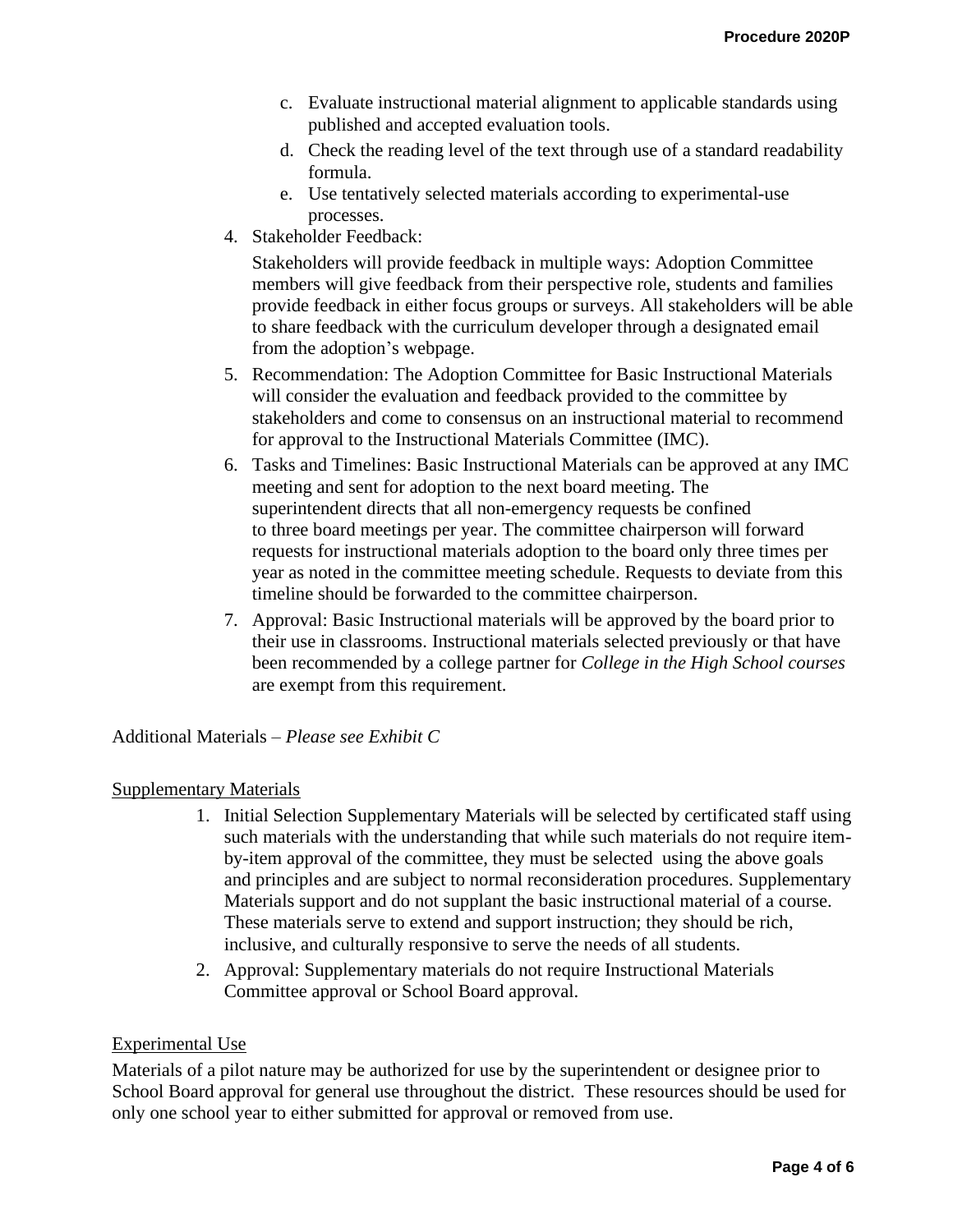## Challenges to Instructional Materials

The following procedures are established for consideration of objections by parents, teachers, students, or other District residents to print or non-print materials in use within the Bellevue School District.

- A. The process begins with an informed conversation between the complainant and the teacher or librarian. The staff member explains the use of the instructional material including the relationship to the selection criteria identified in the Policy 2020 -Instructional Materials. Staff is encouraged to keep an informal record of the discussion. If the objection cannot be resolved through a discussion between the staff member and complainant, the principal will:
	- 1. Schedule a conference with the complainant and the staff member(s) using the material. The principal discusses the issues with the parties involved and works toward a resolution at the building level. Agreement may be reached at that time to continue to use the material within that building. An informal complaint will not require the removal of any instructional material.
- B. If the complainant is not satisfied with the building level decision, the principal will give the complainant a "Request for Reconsideration of Instructional Materials" (Exhibit 2020P-B) to complete and send to the Director of Teaching and Learning. No requests for reconsideration will be processed unless the above steps have been completed by one complainant for the material in question. A Request for Reconsideration must be filed with the Director of Teaching and Learning. The Director of Teaching and Learning will then complete the following:
	- 1. Inform the Superintendent's office of the complaint
	- 2. Initiate committee review
	- 3. Inform the patron of the handling of the request; and

Materials will remain in use until a determination has been made by the Superintendent.

- C. The Director of Teaching and Learning will appoint a subject matter committee of the Instructional Materials Committee to review the Request for Reconsideration. The subject matter committee will prepare a recommendation as to the future use of the challenged material.
- D. The complainant and staff members currently using the material in question will be given the opportunity to appear before the subject matter committee to present information. Hearings of a community member's request for reconsideration will be open to the public. The review and recommendation should be completed with all due speed, considering the time needed to make a careful study of the material in question.
- E. The Instructional Materials Committee will review the report of the subject matter committee and make a recommendation to the Superintendent.
- F. The decision concerning future use of materials will be made by the Superintendent following receipt of committee recommendation(s). The Superintendent will inform the involved parties in writing of the decision.
- G. The complainant or any staff member affected may appeal the Superintendent's decision to the Board of Directors. Such appeal will be in writing and will be reviewed by the Board at its next regular meeting. The Board's decision will be final.

Conditions for Loan and Sale of Instructional Materials